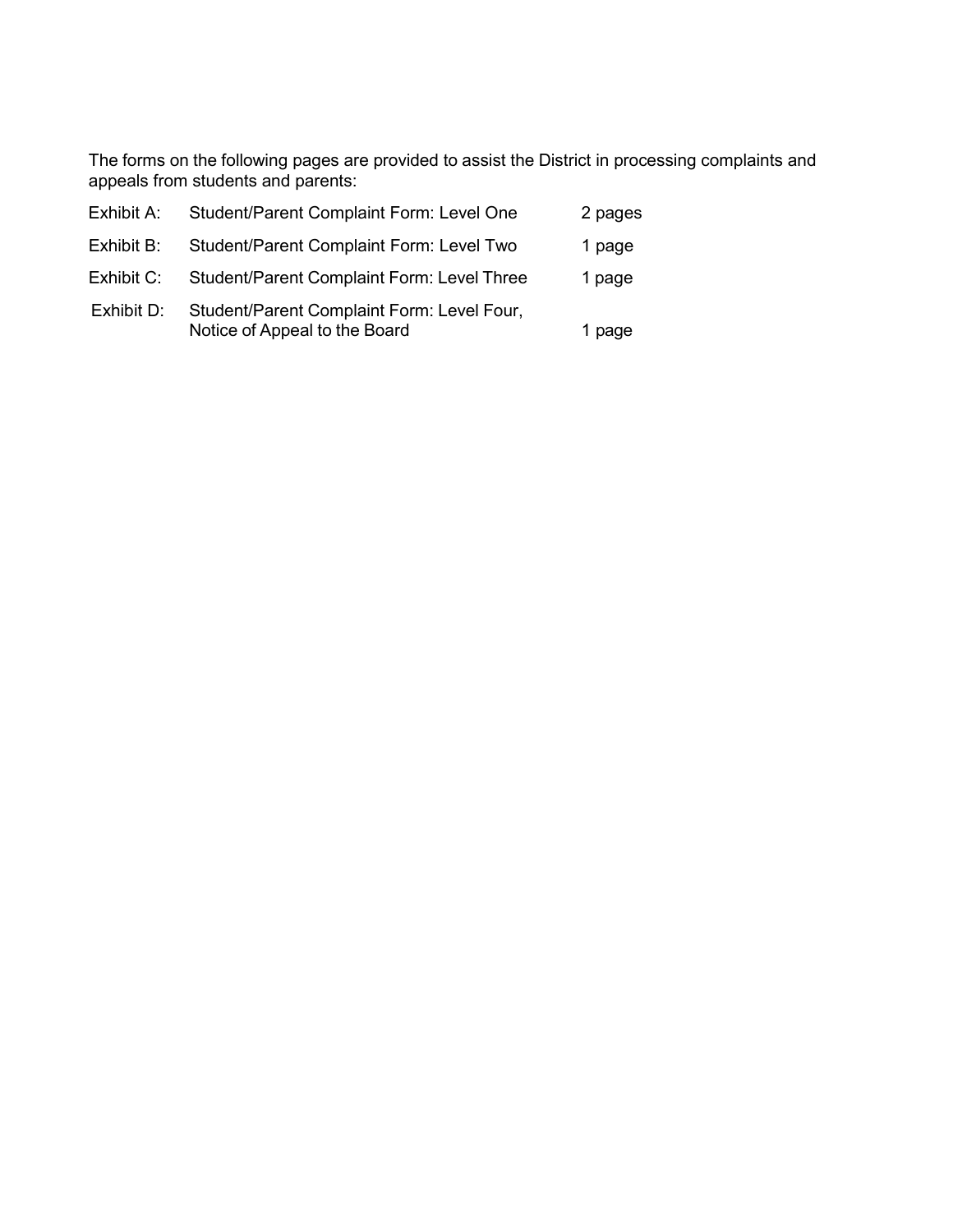### EXHIBIT A

# STUDENT/PARENT COMPLAINT FORM: LEVEL ONE

*Note:* Informal resolution is encouraged but does not extend any deadlines in FNG(LOCAL), except by mutual written consent.

To file a formal complaint, please fill out this form completely and submit it by hand-delivery, electronic communication, or U.S. Mail to the campus principal within the time established in FNG(LOCAL). All complaints, including complaints regarding extracurricular and extra academic activities will be heard in accordance with FNG(LEGAL) and (LOCAL) or any exceptions outlined therein.

- 1. Student's name:
- 2. Parent's name:
- 3. Address:
- 4. Telephone number:

E-mail address:

5. If you will be represented in presenting your complaint, please identify the person representing you.

Name/Occupation: We have a set of the set of the set of the set of the set of the set of the set of the set of the set of the set of the set of the set of the set of the set of the set of the set of the set of the set of t

Address:

Telephone number: **The Contract of the Contract of the Contract of the Contract of the Contract of the Contract of the Contract of the Contract of the Contract of the Contract of the Contract of the Contract of the Contrac** 

E-mail address:

6. Please state the date of the event or series of events causing your complaint.

7. Please describe the efforts you have made to resolve your concerns and the responses to your efforts. Please include dates of communication and whom you communicated with regarding your concerns.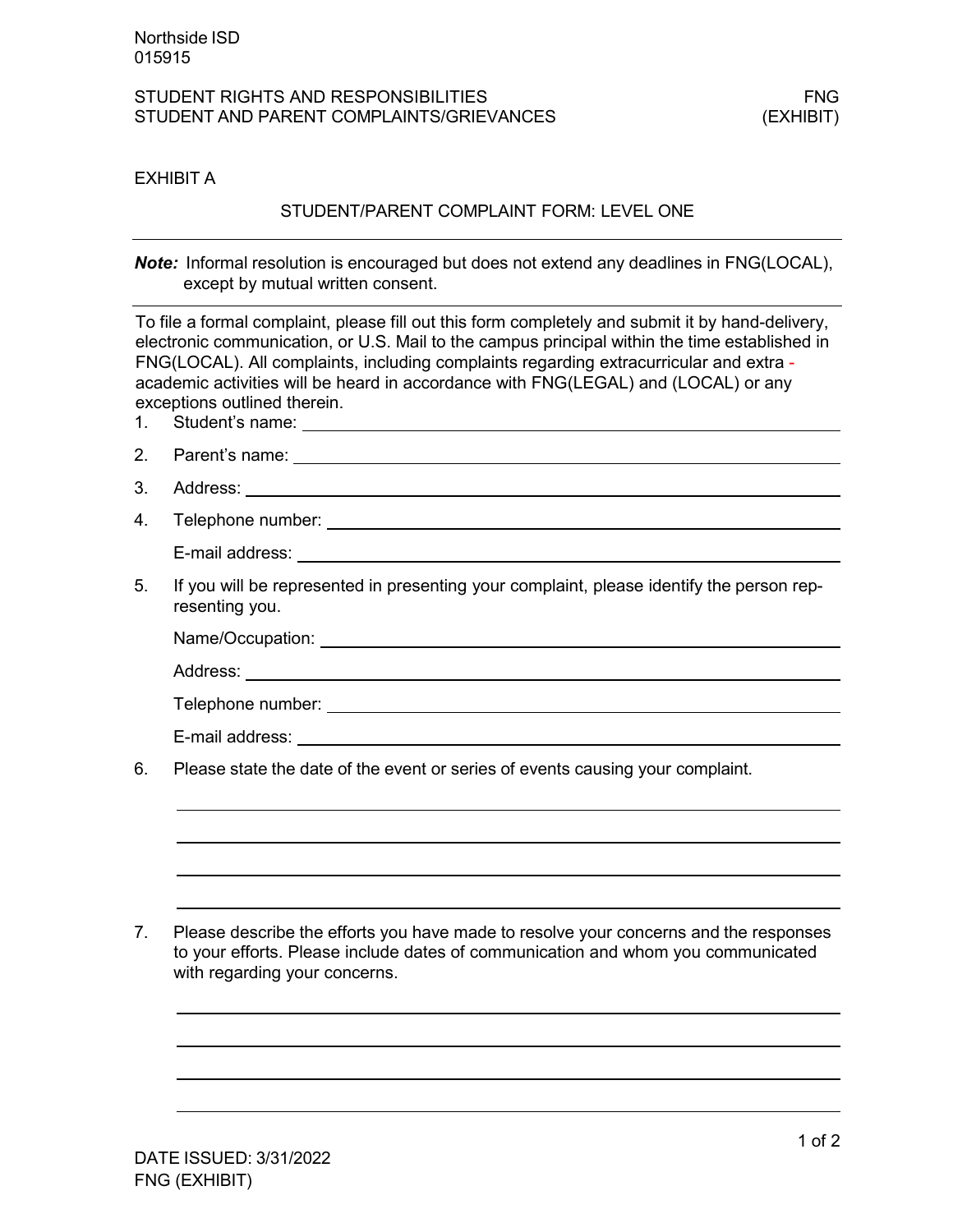8. Please state specific facts that support your complaint (list in detail and submit any documentation to support your facts with the grievance form).

9. Please state your complaint, including the individual harm alleged. Describe the circumstances causing your complaint. Please give specific, factual details. (If more room is needed, please attach your additional comment to this document.)

10. Please state the remedy you seek for the complaint.

Parent's signature:

Student's signature (if applicable):

Signature of representative (if applicable): \_\_\_\_\_\_\_\_\_\_\_\_\_\_\_\_\_\_\_\_\_\_\_\_\_\_\_\_\_\_\_\_\_\_\_

Date submitted:

#### **Complainant, please note:**

A complaint or appeal form that is incomplete in any material way may be dismissed but may be refiled with all the required information if the refiling is within the designated time for filing a complaint or appeal. Please keep a copy of the completed form and any supporting documentation for your records.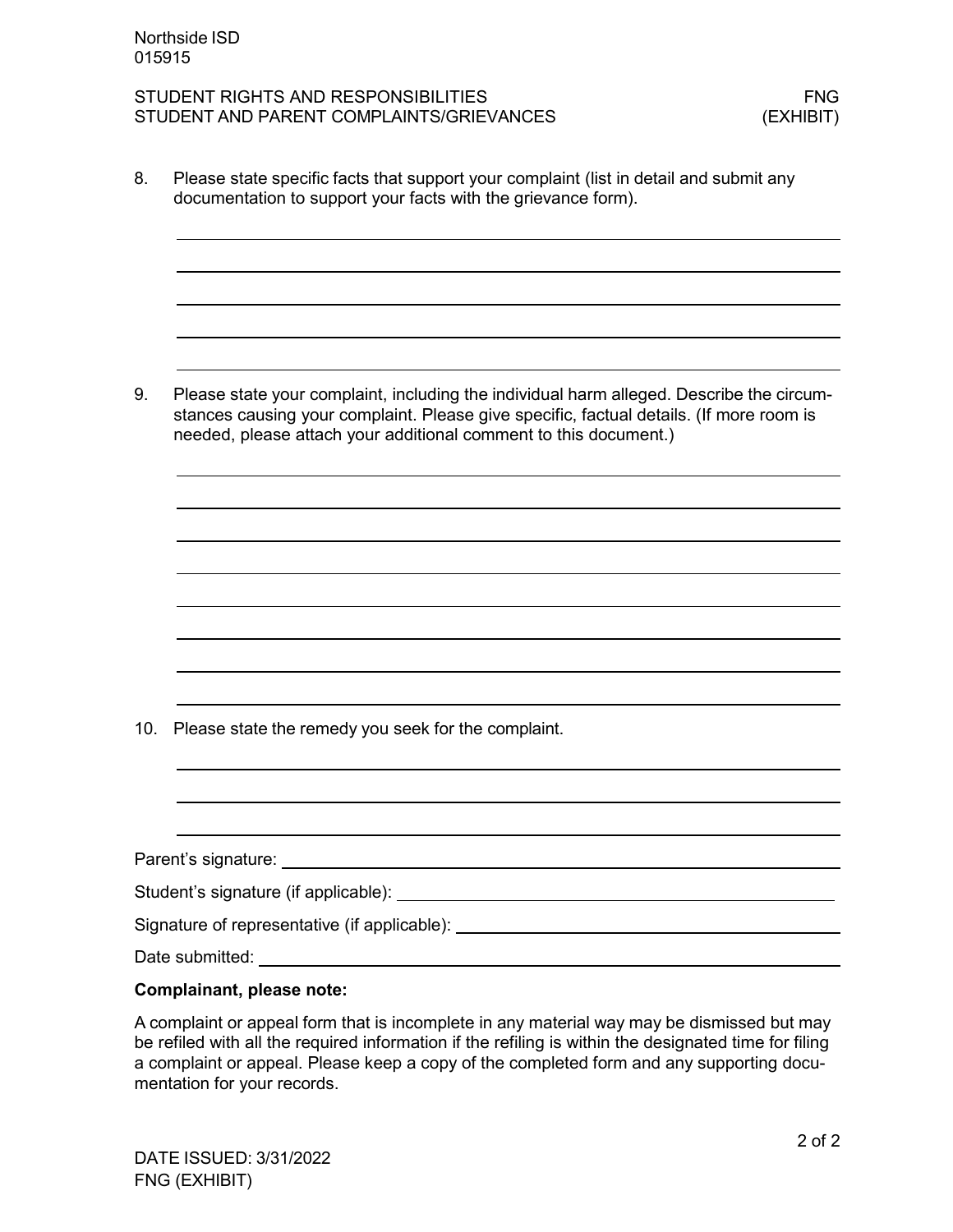# EXHIBIT B

#### STUDENT/PARENT COMPLAINT FORM: LEVEL TWO

To appeal a Level One decision, please fill out this form completely and submit it by handdelivery, electronic communication, or U.S. Mail to the appropriate administrator within the time established in FNG(LOCAL). Appeals will be heard in accordance with FNG(LEGAL) and (LOCAL) or any exceptions outlined therein.

- 1. Student's name:
- 2. Parent's name:
- 3. Address:
- 4. Telephone number:

E-mail address:

5. If you will be represented in presenting your complaint, please identify the person representing you.

Name/Occupation:

E-mail address:

6. Who held the Level One conference?

Date of the conference?

- 7. Attach a copy of your original Level One complaint and any documentation submitted at Level One and a copy of the Level One response.
- 8. Please state the remedy you seek for the complaint.

Parent's signature: Student's signature (if applicable): Signature of representative (if applicable): \_\_\_\_\_\_\_\_\_\_\_\_\_\_\_\_\_\_\_\_\_\_\_\_\_\_\_\_\_\_\_\_\_\_\_ Date submitted:

#### **Complainant, please note:**

A complaint or appeal form that is incomplete in any material way may be dismissed but may be refiled with all the required information if the refiling is within the designated time for filing a complaint or appeal. Please keep a copy of the completed form and any supporting documentation for your records. All decisions made by the Extracurricular Activity Committee regarding a complaint at level two is final and may not be appealed.

DATE ISSUED: 3/31/2022 FNG (EXHIBIT)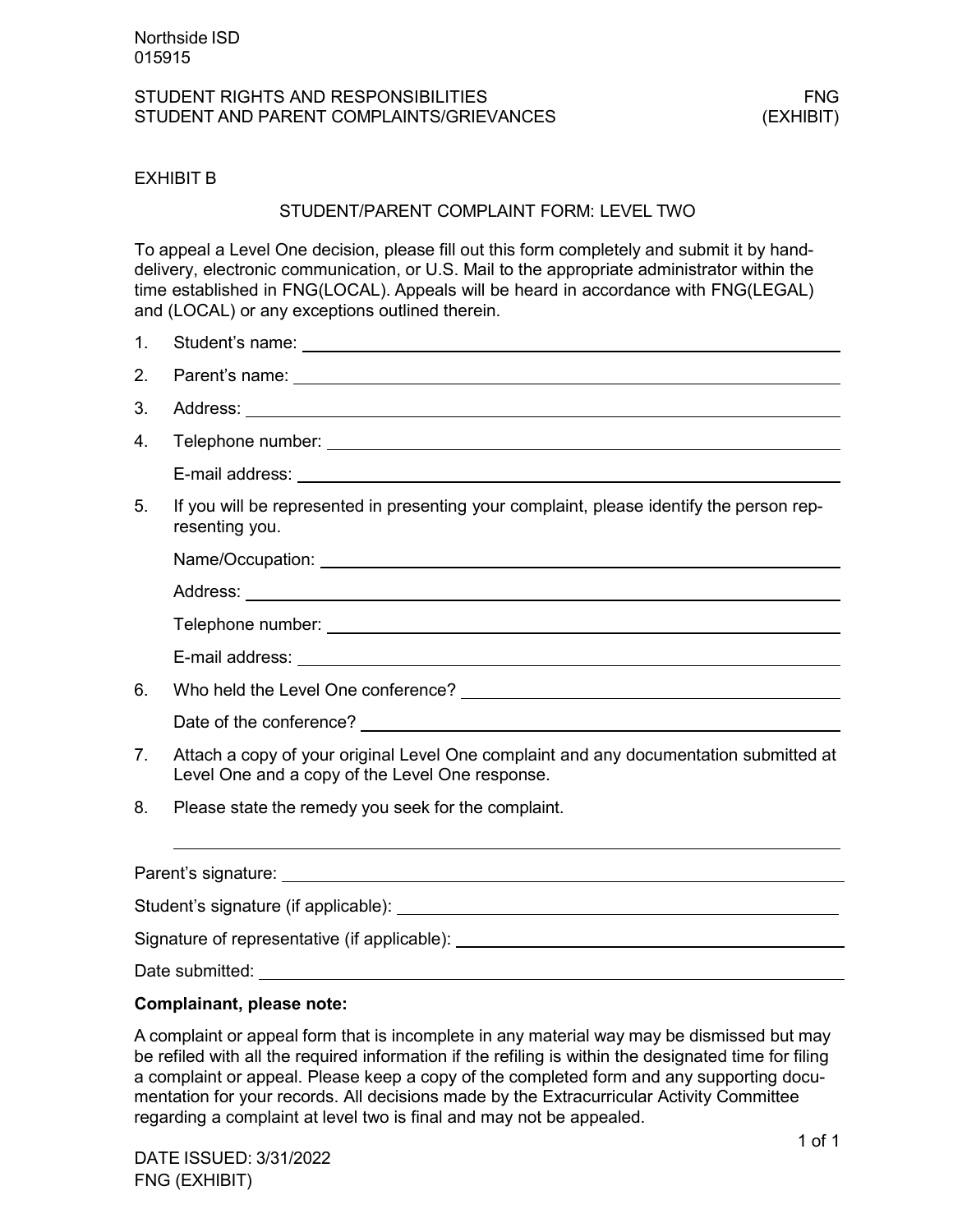# EXHIBIT C

#### STUDENT/PARENT COMPLAINT FORM: LEVEL THREE

To appeal a Level Two decision, please fill out this form completely and submit it by handdelivery, electronic communication, or U.S. Mail to the appropriate administrator within the time established in FNG(LOCAL). Appeals will be heard in accordance with FNG(LEGAL) and (LOCAL) or any exceptions outlined therein.

| 1. |                                                                                                                                                                                                                                      |
|----|--------------------------------------------------------------------------------------------------------------------------------------------------------------------------------------------------------------------------------------|
| 2. | Parent's name: <u>example and a series of the series of the series of the series of the series of the series of the series of the series of the series of the series of the series of the series of the series of the series of </u> |
| 3. |                                                                                                                                                                                                                                      |
| 4. |                                                                                                                                                                                                                                      |
|    |                                                                                                                                                                                                                                      |
| 5. | If you will be represented in presenting your complaint, please identify the person rep-<br>resenting you.                                                                                                                           |
|    |                                                                                                                                                                                                                                      |
|    |                                                                                                                                                                                                                                      |
|    |                                                                                                                                                                                                                                      |
|    |                                                                                                                                                                                                                                      |
| 6. |                                                                                                                                                                                                                                      |
|    |                                                                                                                                                                                                                                      |
| 7. | Attach a copy of your original Level Two complaint and the Level Two response.                                                                                                                                                       |
| 8. | Please state the remedy you seek for the complaint.                                                                                                                                                                                  |

| Parent's signature: <u>_______________</u>                                       |  |
|----------------------------------------------------------------------------------|--|
|                                                                                  |  |
| Signature of representative (if applicable): ___________________________________ |  |
| Date submitted: <b>Example 2019</b>                                              |  |
|                                                                                  |  |

# **Complainant, please note:**

A complaint or appeal form that is incomplete in any material way may be dismissed but may be refiled with all the required information if the refiling is within the designated time for filing a complaint or appeal. Please keep a copy of the completed form and any supporting documentation for your records.